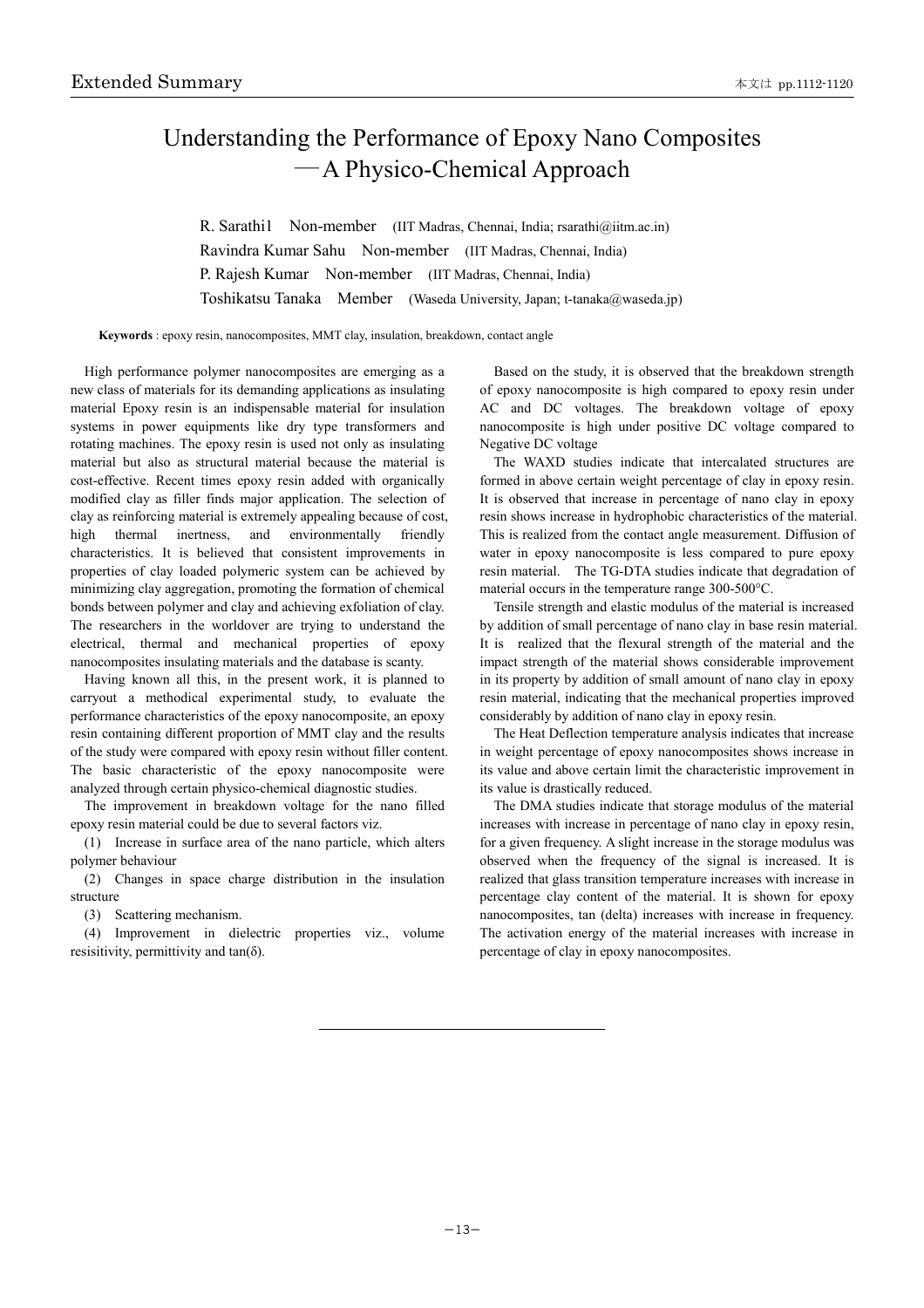## **Paper**

# Understanding the Performance of Epoxy Nano Composites ―A Physico-Chemical Approach

| R. Sarathi <sup>*</sup>          | Non-member |
|----------------------------------|------------|
| Ravindra Kumar Sahu <sup>*</sup> | Non-member |
| P. Rajesh Kumar*                 | Non-member |
| Toshikatsu Tanaka**              | Member     |

In the present work, the electrical and mechanical properties of epoxy nanocomposite materials were studied. The hydrophobicity of the insulating material was analyzed through contact angle measurement. The diffusion coefficients of the material with different percentage of clay in epoxy nanocomposites were calculated. The exfoliation characteristics in epoxy nanocomposites were analyzed through Wide Angle X-ray Diffraction (WAXD) studies. The thermal behaviour of the epoxy nanocomposites was analyzed by carrying out Thermo gravimetric Differential Thermal Analysis (TG-DTA) studies. The tensile test, flexural test, impact test were carried out to understand the mechanical characteristics of the material with different percentage of clay. Heat deflection temperature of the material was measured to understand the stability of the material for intermittent temperature variation. The Dynamic Mechanical Analysis (DMA) results indicated that storage modulus of the material increases with small amount of clay in epoxy resin. The activation energy of the material was calculated from the DMA results. The short time insulation breakdown studies of nanocomposite material indicate that the breakdown voltage increases with small percentage of nano clay in epoxy resin. Also, it was shown that the positive DC breakdown voltage is higher than the negative DC voltage, irrespective of the percentage of nano clay in epoxy resin.

**Keywords** : epoxy resin, nanocomposites, MMT clay, insulation, breakdown, contact angle

### **1. Introduction**

High performance polymer nanocomposites are emerging as a new class of materials for its demanding applications as insulating material. During operation of power equipment, the insulation is not only subjected to electrical stress but also to thermal stress due to heat generated by the current carrying conductor and mechanical stress due to force exerted by the flow of high current / vibrational stress arising from the mechanical movement of electrical machines. Thus, multi-stress ageing of insulating material occurs. However, because of the polymer matrix, it must withstand the mechanical strength and tribological loads, it is usually reinforced with fillers forming composite material. In general, the composite materials contain two phases: the base matrix and the dispersed phase.

Nanocomposites are named when the disperse phase particle size is less than 100 nm. Reinforcement of polymeric resin with nanoclay platelets as fillers has resulted in light weight materials with increased modules and strength, decreased permeability, less shrinkage, increased heat resistance, decreased flammability and good electrical insulation characteristics (1)-(4).

Epoxy resin is an indispensable material for insulation systems in power equipments like dry type transformers and rotating machines. The epoxy resin is used not only as insulating material but also as structural material because the material is

cost-effective. Recent times epoxy resin added with organically modified clay as filler finds major applications  $(5)-(9)$ . The selection of clay as reinforcing material is extremely appealing because of cost, high thermal inertness, and environmentally friendly characteristics. It is believed that consistent improvements in properties of clay loaded polymeric system can be achieved by minimizing clay aggregation, promoting the formation of chemical bonds between polymer and clay and achieving exfoliation of clay. The researchers in the world over are trying to understand the electrical, thermal and mechanical properties of epoxy nanocomposites insulating materials and the database is scanty.

Having known all this, in the present work, it is planned to carryout a methodical experimental study, to evaluate the performance characteristics of the epoxy nanocomposite, an epoxy resin containing different proportion of MMT clay and the results of the study were compared with epoxy resin without filler content. The basic characteristic of the epoxy nanocomposite were analyzed through certain physico-chemical diagnostic studies especially through Wide angle X-ray Diffraction (WAXD) studies and heat deflection temperature (HDT) and Thermo gravimetric–Differential Thermal Analysis (TG-DTA). Contact angle  $(\theta)$  measurement was used as a measure of hydrophobicity of the material. Water aging was carried out to understand the diffusion coefficient of the material. In addition, to understand the mechanical properties of the material, the tensile test, flexural test, impact test and Dynamic Mechanical Analysis (DMA) were carried out. The electrical insulation characteristics were analyzed through short time breakdown voltage test under AC and DC voltages.

Department of Electrical Engineering, Indian Institute of Technology Madras Chennai-600 036, India

Graduate School of Information, Production & Systems, Waseda University

<sup>2-7,</sup> Hibikino, Wakamatsu-ku, Kitakyshu 808-0135 Japan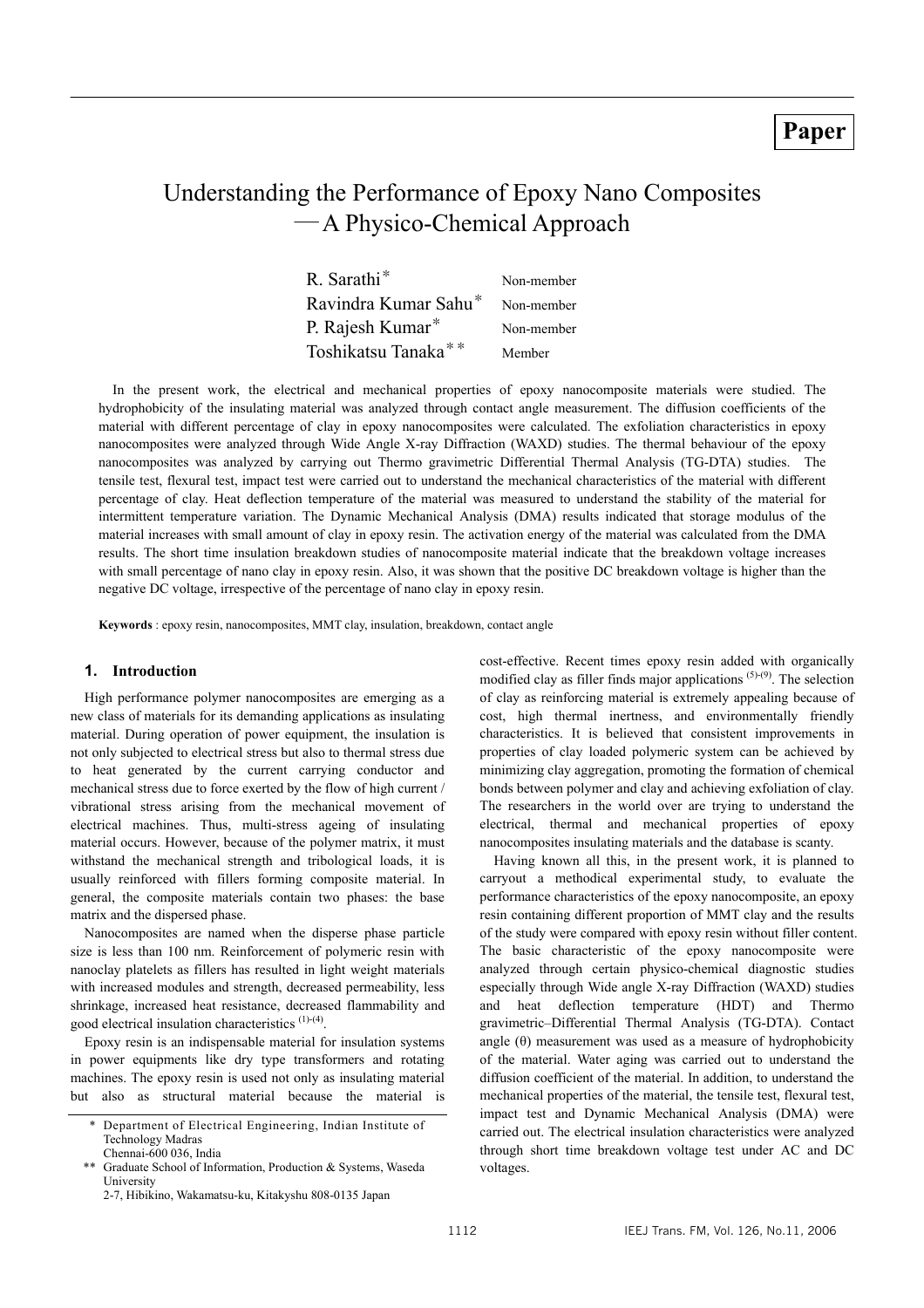

Fig. 1. Experimental setup

#### **2. Experimental Studies**

**2.1 Synthesis of Epoxy Nanocomposite** Epoxy nanocomposite synthesized by mechanical shear mixing of organo clay in the resin bath at room temperature. The mechanical shear mixer is used to disperse the clay in epoxy resin mateirx. The high shear mixer consist of impellar with rotates at the high speed of 2000 rpm. The clay mineral used in this study was organophillic MMT procured from southern clay products Inc. (Gonzales, Texas) under the trade name of Garamite 1958. The Table 1 shows the physical properties of Garamite  $1958$ <sup>(10)</sup>. After uniform mixing of clay particles in epoxy resin (DGEBA, CY205, Ciba Geigy Inc), 10 wt% percentage of Tri Ethylene Tetra Amine (TETA) hardener is added and then casted in a mold of required dimension and then degassed. The hardner used is of room temperature curing type and for stabilization, the mold was kept in oven at 75°C for three hours, after 24 hrs of processing. The Montmorillonite (MMT) clay belongs to a family of 2:1.layered silicates. The crystal structure of MMT clay consists of two fused silica tetrahedral sheets sandwiching an edge shared octahedral sheet of either aluminium or magnesium hydroxide. Epoxy nanocomposites with different percentage of clay  $(\sim1-10 \text{ wt\%})$ were prepared.

**2.2 Short Time Breakdown Voltage Test** In the present work, the Needle-Plane configuration was used to understand the breakdown characteristics of the material under AC and DC voltages. The dimension of the sample used in the  $30 \times 30 \times 3$ mm. A schematic diagram of the experimental setup and the electrode configuration used in the present work are shown in Fig.1 for the DC voltage test. If the sample is connected directly to the transformer without the rectifier circuit, the AC voltage test can be carried out. The radius of curvature of the needle electrode is 50µm.The high voltage is connected to the needle electrode and the bottom layer of the specimen attached with aluminium foil and grounded.

The gap distance between the needle tip and the ground electrode is 0.5mm. The space between the pin and the dielectric was effectively sealed with the cold setting araldite and the specimens were immersed in filtered, degassed mineral transformer oil to avoid surface flashover and ready for voltage application. The AC and DC voltage is applied to the sample at the rate of 500V/sec till breakdown occurs. The average of 10 breakdowns is arrived as the breakdown voltage of the material. The test was carried out at room temperature.

#### **2.3 Physico Chemical Analysis**

**2.3.1 Wide angle X-ray diffraction (WAXD)** In the present work, WAXD measurements were carried out with Philips

| Table 1. | Properties of clay particle |  |
|----------|-----------------------------|--|
|          |                             |  |

| Colour                          | Off White   |
|---------------------------------|-------------|
| Bulk Density g/cc               | $1.5 - 1.7$ |
| Weight loss at $1000^{\circ}$ C | 37%         |
| D spacing at $d_{001}$          | 17 2        |

x-ray diffractometer to obtain finger print identification of MMT clay and to understand exfoliation/intercalation properties of the epoxy nanocomposite. A scan rate of 2° per minutes at 2000 cycles using  $CuK_a$  radiation of wavelength 1.542Å was applied. A radial scan of Bragg angle (2θ) vs. intensity was obtained with an accuracy of  $\pm 0.25^{\circ}$  at the location of the peak.

#### **2.3.2 Thermo gravimetric differential thermal analysis**

The thermal behavior of the material was characterized using TG-DTA studies. The TG-DTA study provides the temperature at which the maximum degradation occurs. A transparent observation on the thermal behavior could be realized. The study was carried out with Netzsch STA 409C equipment. The experiments were performed in nitrogen atmosphere, in the range  $25$  to  $800^{\circ}$ C, at a heating rate of  $20^0$ C/min. Alumina was used as a standard catalyst.

**2.3.3 Tensile and flexural test** Tensile test is carried out to understand the ability of a material to resist breaking under tensile stress. The breaking load and the elongation at break lengths, and the tensile stress were measured in the present work. In general, the ability of the material to resist deformation under a load is its flexural strength. For materials that do not break the load at yield, typically measured at 5% deformation/strain of the outer surface, is the flexural strength or flexural yield strength. The test was carried out using instron machine at the cross head speed of 1mm/min following ASTM-D638 standards

**2.3.4 Impact test** In the present work, the impact test is carried out to understand the variation in toughness of the material due to aging. This test was carried out in the Frank model machine of 50 J capacity. Important factors that affect the toughness of the material includes low test temperatures, extra loading and high strain rates due to wind or impacts and the effect of stress concentrations such as notches and cracks.

**2.3.5 Heat deflection temperature (HDT) test** The heat deflection temperature is a measure of a polymer's resistance to distortion under a given load at elevated temperatures. The deflection temperature is also known as the 'Deflection Temperature Under Load' (DTUL) or 'Heat Distortion Temperature' (HDT). It is used to determine short-term heat resistance. It distinguishes between materials that are able to sustain light loads at high temperatures and those that lose their rigidity over a narrow temperature range.

**2.3.6 Dynamic mechanical analysis (DMA)** The visco-elastic measurement of both storage modulus and mechanical loss tangent were performed on Netzsch DMA-242C through three point bending mode. Experiments were carried out over a wide frequency range (2,5,10 and 20 Hz) in the temperature range  $-100$  to 190°C under controlled sinusoidal strain, at a heating rate of 2ºC/min under a flow of nitrogen. All experiments were performed on a  $60 \times 10$ mm rectangular sheet at different frequencies. The visco-elastic properties, such as, storage modulus  $(E')$  and the mechanical loss tangent (tan $\delta$ ) were recorded as a function of temperature and frequency. Dynamic mechanical analysis was carried out over a wide range of temperature and frequencies, which permits the determination of the viscoelastic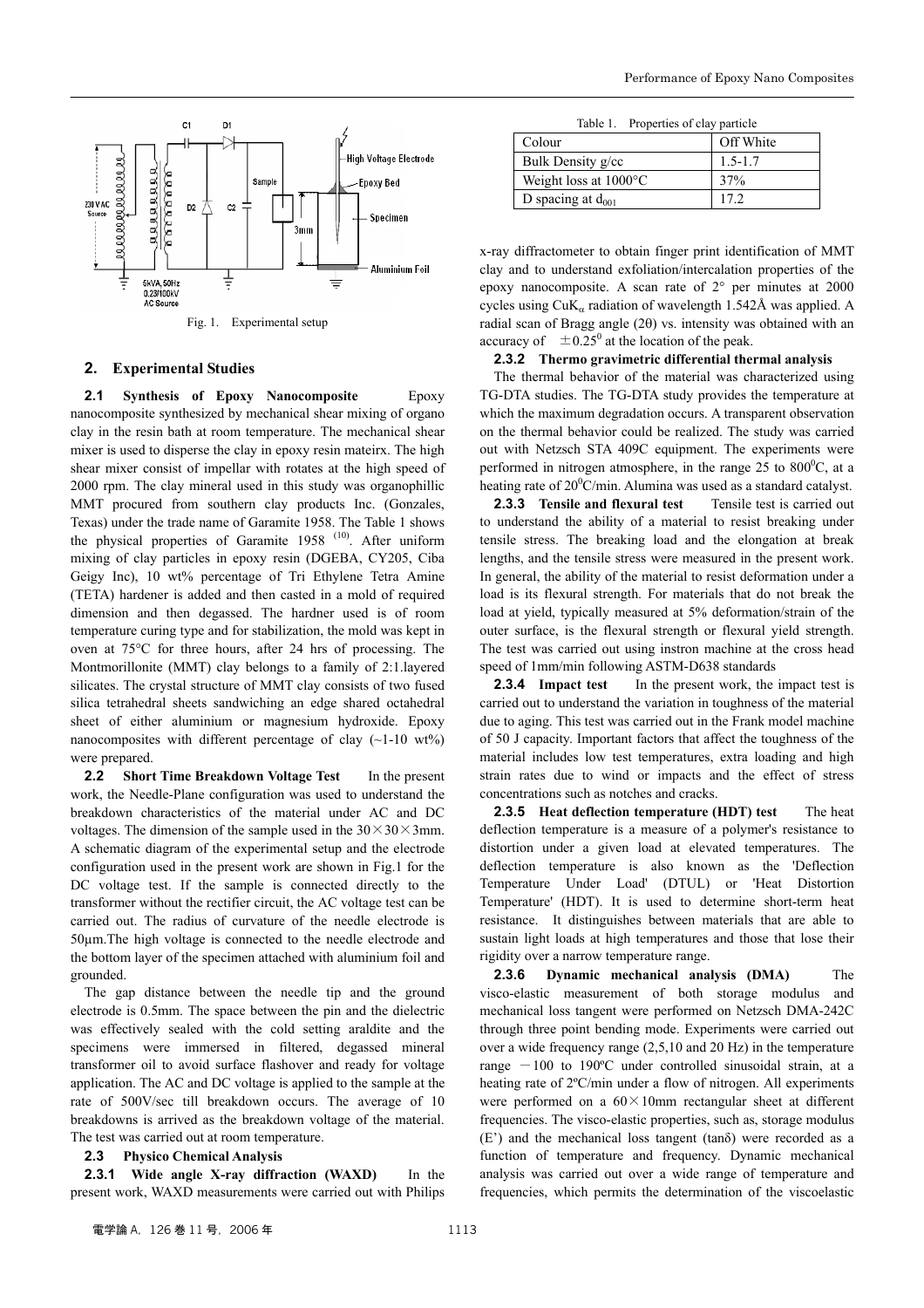behaviour of the material and provides valuable insight into the relationship between structure, morphology and proportional properties of nanocomposite material.

### **3. Results and Discussion**

**3.1 Short Time Breakdown Voltage Test on Epoxy Nanocomposite** Breakdown of polymer dielectrics is affected by several factors, such as degree of crystallinity, accumulation of bulk charge, interfacial area, type of bonding, temperature and free volume. Figure 2 shows the characteristic variation in short time breakdown voltage of epoxy nanocomposite material with different percentage of nano clay material, under AC and DC voltages. It is observed that the AC breakdown voltage is less than the DC breakdown voltage. Under AC voltages, the charges injected in one half cycle get swamped out in the next half cycle. Constant injection and extraction of charges in the medium cause local temperature variation and aid the process of breakdown. Under DC voltages, the charges inhibit the breakdown process due to charge accumulation near the defect site counteract the applied electric field, thereby requires higher voltage to cause breakdown.

It is observed that increase in percentage of nano clay in the epoxy nanocomposite shows increase in breakdown voltage (up to 5wt% of nano clay), under AC and DC voltages. Zilg et al. (11), observed an increase in breakdown voltage of the polypropylene nano composite material. J. K. Nelson et al. $^{(12)}$ , observed epoxy/ $TiO<sub>2</sub>$  nano composite shows no variation in breakdown voltage up to 10 Wt% of  $TiO<sub>2</sub>$  and above which slight reduction in breakdown voltage is observed.

The improvement in breakdown voltage for the nano filled epoxy resin material could be due to several factors <sup>(13)</sup> viz.

(1) Increase in surface area of the nano particle, which alters polymer behaviour.

(2) Changes in space charge distribution in the insulation structure.

(3) Scattering mechanism.

(4) Improvement in dielectric properties viz., volume resisitivity, permittivity and  $tan(\delta)$ .

Due to increase in the surface area of nano particle, interfacial area leads to a significant volume fraction of polymer surrounding the particle having high interaction zone. Since the interaction zone is much more than for micro composites, the polymer has significant impact on its functional properties. Also because of high packing density, the accumulated charge is reduced and



threshold field at any point is reduced and the space charge distribution is altered  $(14)$ . When the material is packed with nano materials, the fillers acts as a scattering site. The electrons injected from the high voltage electrode or formed by different mechanism in solid insulation get accelerated by the applied field. Due to dispersed nano particles, the electrons transfer the energy to the nano particles and lose its momentum involving in reaction. Since the particles are so closely packed, the electrons cannot gain momentum to involve in the process of breakdown. For it to cause damage to the insulation, it requires additional voltage to cause any catastrophic failure of insulation. Thus the epoxy nanocomposite has improved breakdown strength compared to the normal epoxy, under AC and DC voltage. H.Z. Ding et al. $(15)$ , has shown that in epoxy resin treeing resistance is enhanced in nano composites. It is realized that the dispersion of nano particle in polymeric system which might activate submicron defect, which could result in increase in the size of electrical tree formation and hence improve the resistance of electrical tree growth an therefore the insulation lifetime.

Roy et al. <sup>(16)</sup>, have emphasized that the interaction zone around the particle is quasi-conductive, which partially overlaps in the nanocomposites. These overlapped zone acts as site of charge dissipation, inturn, which can be expected to increase the breakdown strength of the material under DC voltages. When the percentage of clay content is increased above certain weight percentage, the chance of formation of aggregates/clusters in the structure is high. These loose clusters or unexfoliated nano particles in the matrix acts as additional crack initiation sites by splitting up easily under applied electrical stress causing reduction in breakdown voltage.

**3.2 WAXD Studies of Epoxy Nanocomposite** WAXD pattern of the epoxy nanocomposites is shown in Fig.3. It is observed that organo clay shows peak at 5.2° of the 2θ value correspond to the d spacing of 17 Angstrom, which is attributed to the reflection from the  $d_{001}$  plane. It is observed that neat epoxy and the epoxy nanocomposite (up to 5 wt % of nano clay) did not show any sharp diffraction peaks in the WAXD pattern, indicating that the structure is exfoliated  $(8)$ . To achieve an exfoliated clay nano composite structure in the epoxy matrix is to make the epoxy chains to enter into the intergallery region, and the ammonium ion in the intergallery region catalyze the chain formation at a rate that is equal at the extra gallery polymerization. The polymers are intercalated if the free energy change, ∆G, associated with separation of the silicate layer and incorporation of the polymer chains from the bulk is negative. As the weight percentage is increased above 5%, the diffraction patterns show the formation of intercalated nanocomposites. If the orientation of stacks is in random, then also the  $d_{001}$  peak reflection is absent in the XRD pattern<sup>(17)</sup>.

**3.3 Thermal Analysis of Epoxy Nanocomposite** To understand the influence of nano clay on the thermal stability of the material, TG-DTA studies were carried out. Fig.4a shows TGA spectra of epoxy nanocomposite material. The TG curve shows gradual weight loss above 290ºC for the epoxy/epoxy nanocomposite material. The lack of weight decrease at a temperature lower than 290ºC indicates that there is no release of any molecules from the host during heating. Fig.4b shows DTA spectra of epoxy nanocomposite material. Generally exothermic peaks involving with weight loss, no weight change and weight gain are known to be result from combustion, crystallization and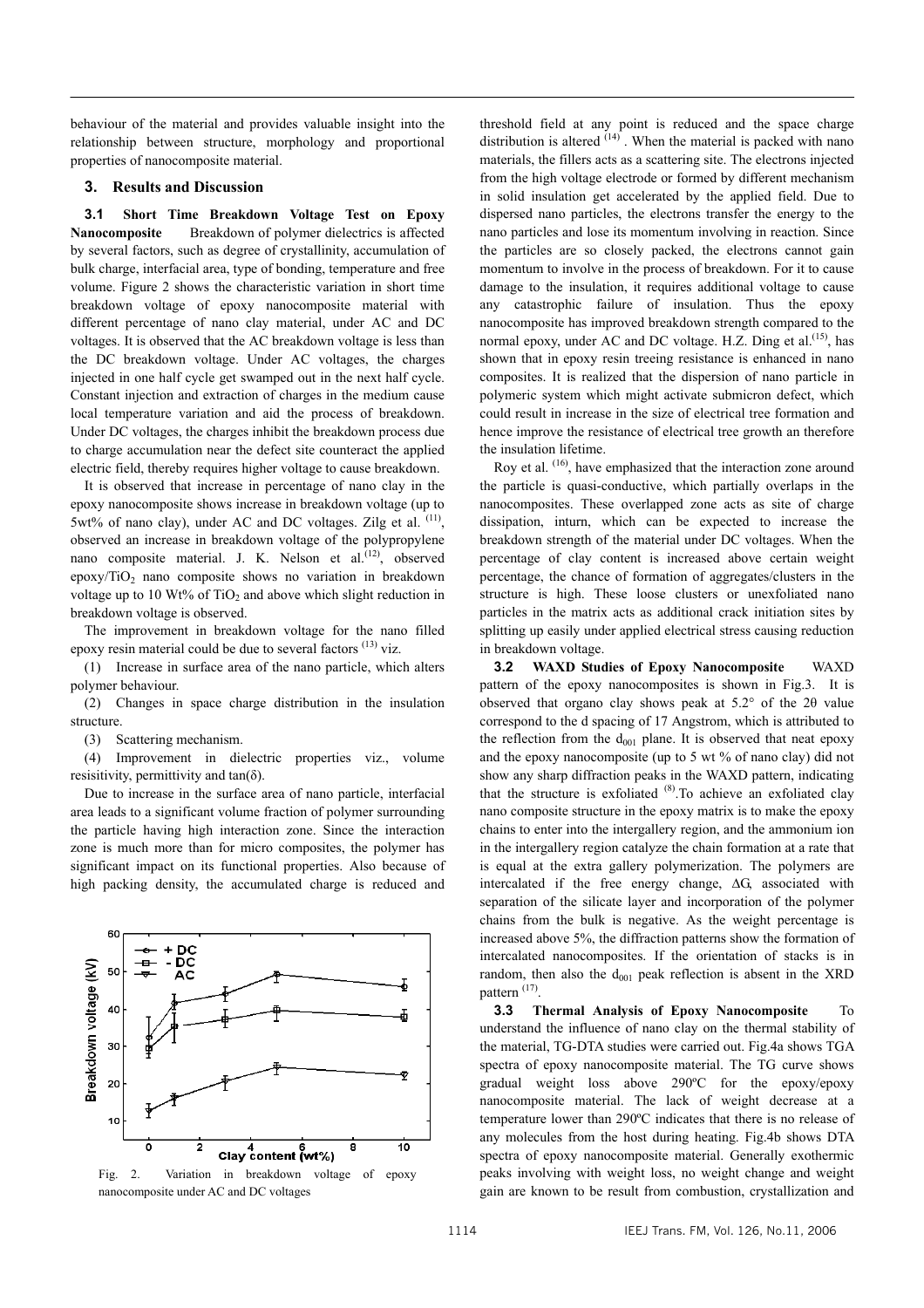

Fig. 3. WAXD pattern of epoxy nanocomposite : (a) Clay, (b) 10Wt.%, (c) 5Wt.%, (d) 3wt.%, (e) 1 wt.%, (f) Epoxy



Fig. 4. TG-DTA pattern of epoxy nanocomposite : (a) TG Pattern, (b) DTA Pattern

oxidation respectively. Also, the endothermic peaks involving with weight loss indicate decomposition or dehydration. In the present study, the DTA curve indicate a endothermic dent at around 300ºC and exothermic peaks at around 350ºC and 500ºC, with weight loss of material. This indicates that decomposition and combustion of material occurs at temperature above 300ºC. Also it is to be noted from the TGA studies that increase in weight percentage of nano clay in epoxy resin shows reduction in weight loss of material at high temperature.

**3.4 Hydrophobicity Characterization of Epoxy Nanocomposite** The measure of contact angle of a water droplet is an indirect measure of hydrophobicity of the material. When particulate or fibers are used for reinforcement, flame retardancy or for improving the mechanical properties,

understanding wetting phenomena has considerable value in relation to material performance. The contact angle (θ) depends on the surface energy of the material. In the present work, the static contact angle was measured by liquid droplet method <sup>(18)</sup>. The size of the drop was about 1.5mm in diameter. The contact angle is measured using the following equation,

<sup>1</sup> <sup>2</sup> 2tan *<sup>h</sup> d* <sup>θ</sup> <sup>−</sup> <sup>=</sup> ..............................................................(1)

where d is the diameter of the liquid drop and h is the height of the liquid drop. After the solution is placed over the surface of the specimen, the contact angle  $(\theta)$  is measured within 5 seconds. For each specimen, the contact angle were measured at six different locations and average of it considered as the contact angle. The hydrophobicity of a specimen could be analyzed by measuring the contact angle variation of the specimen. In general, if the contact angle of the material is above  $90^0$ , it is the indication that the material is hydrophobic and if the value is less than  $90^{\circ}$  it is the indication that the material is hydrophilic. Figure 5 shows variation in contact angle of the specimen aged in water at different temperatures with time. It is observed that increase in aging time of the specimen shows a reduction in the contact angle, irrespective of temperature of the water bath. It is also noticed that the contact angle variation is less as the temperature of the water bath is increased. Comparing the contact angle of pure epoxy resin with epoxy nanocomposite, it is observed that epoxy nanocomposites has high contact angle. Also, increase in increase in weight percentage of nano particle in epoxy resin shows increase in contact angle, indicating increase in hyrdophobicity of the material. It is also observed that reduction in contact angle of epoxy nanocomposite is less compared to pure epoxy resin, with water ageing.

Figure 6 shows weight gain in epoxy nanocomposites due to aging of specimen in water at room temperatures. It is observed that an increase in weight up to certain time period and then it saturates irrespective of temperature. To explain its mechanism, the water molecules are absorbed at the surface of the resin and will fill the surface voids and crazes and then penetrate into the epoxy resin, The energy that is required for the molecule to penetrate the resin will depend on the available volume for their motion. The diffusion process therefore depend on movement of water molecule through the matrix aided by the existence of free volume. Subsequently, further increase in the concentration of absorbed molecule will require the polymer chains to be separated and this will involve lot of energy. Therefore rate of sorption decreases as the matrix approaches saturation and is controlled by the capability of the network to rearrange to accommodate the increased number of water molecules. However, the absorbed water can plasticize the polymer matrix, create new free volume and it facilitates the motion of the polymer matrix allowing stress relaxation and change in physical dimension of polymer. Such characteristics were not observed in epoxy nanocomposites.

When diffusion is driven by the concentration gradient and if there is no chemical change between liquid and material, this would result in mass change and the rate of absorption will be initially linear with  $t^{0.5}$ , where 't' is the time of absorption. Hence,

$$
\frac{\Delta m(t)}{\Delta m_{\infty}} = 2\sqrt{\frac{Dt}{l^2}} \left\{ \sqrt{\frac{1}{\pi}} + 2\sum_{n=1}^{\infty} \left[ (-1)^n \cdot \text{ierfc}\left(\frac{n l}{2\sqrt{Dt}}\right) \right] \right\}
$$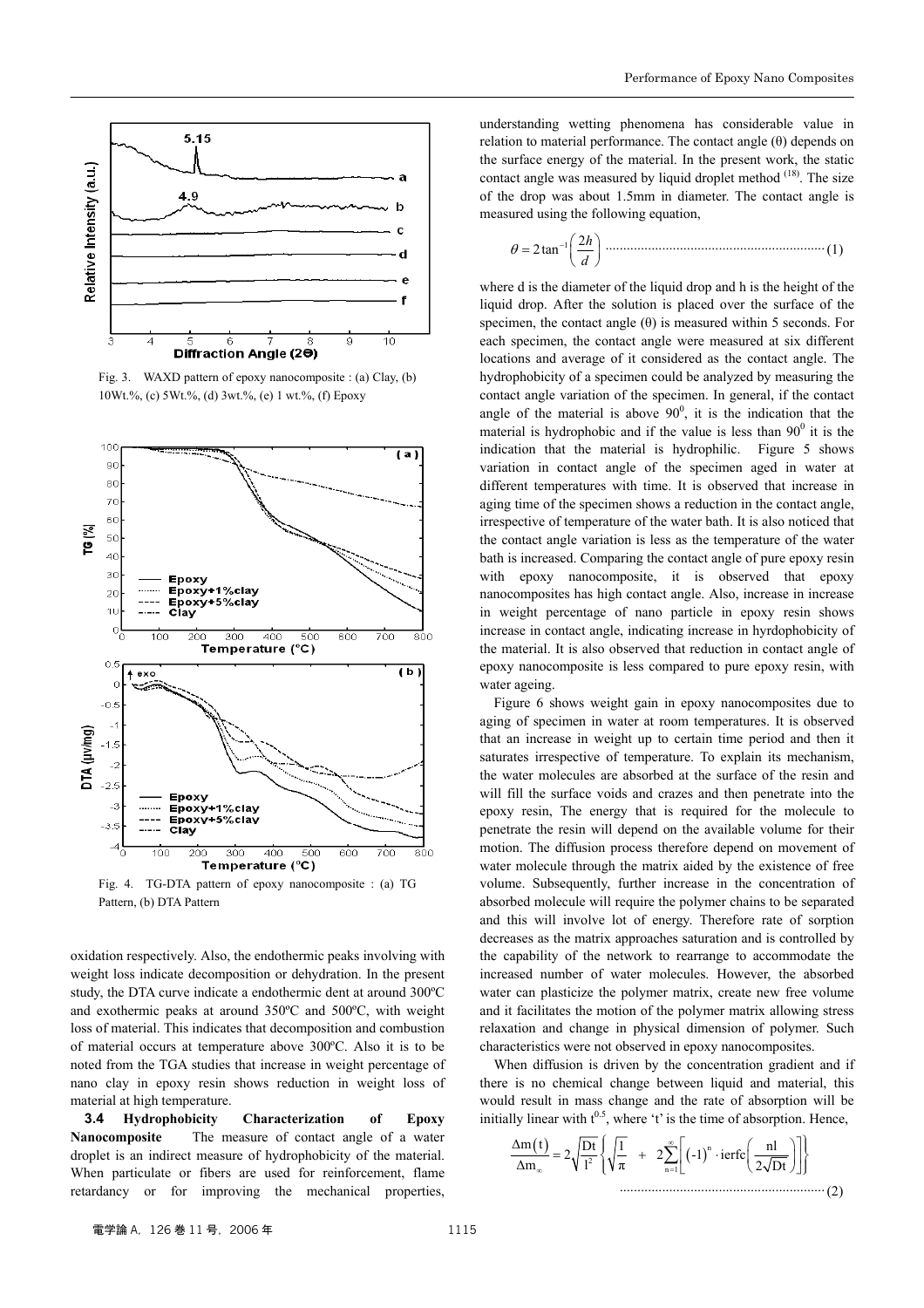

Fig. 5. Variation in contact angle in epoxy nanocomposite due to water ageing : (a)  $T = 30^{\circ}$ C, (b)  $60^{\circ}$ C, (c)  $90^{\circ}$ C



Fig. 6. Variation in weight gain in epoxy nanocomposite due to water ageing at room temperature

where D is the diffusion coefficient, l is the thickness of sheet, n is the number of sheets , 'ierfc' is the integrated complimentary error function,  $\Delta m(t) = m(t) - m(0)$  and  $\Delta m_\infty = m_\infty - m(0)$ . In this, m(t) is mass at time 't', m(0) and m<sub>∞</sub> are initial mass (at

Table 2. Diffusion coefficient of epoxy nanocomposites

| $10010 = 1$ . Determinately constructively the profit interaction of $1000$ |                   |                   |                   |
|-----------------------------------------------------------------------------|-------------------|-------------------|-------------------|
| Material                                                                    | At $30^{\circ}$ C | At $60^{\circ}$ C | At $90^{\circ}$ C |
|                                                                             | $X10^{-12}$       | $X10^{-12}$       | $X10^{-12}$       |
|                                                                             | $(m^2/sec)$       | $(m^2/sec)$       | $(m^2/sec)$       |
| Epoxy                                                                       | 0.3906            | 3.4778            | 10.295            |
| $E$ poxy+1%clay                                                             | 0.2745            | 2.8410            | 7.4437            |
| $Epoxy+3\%clay$                                                             | 0.2179            | 1.2271            | 5.663             |
| $E$ poxy+5%clay                                                             | 0.1243            | 0.9632            | 4.721             |

time  $t=0$ ) and after infinite time respectively. Crank  $(18)$ formulated the final equation to calculate diffusion coefficient and if the linear dependency in plot  $\Delta m(t)/\Delta m(\infty)$  vs t<sup>0.5</sup> is not observed, then the diffusion constant is obtained by equating  $\Delta m(t)/\Delta m_{\infty}$ =0.5. Simplifying the equation we get

$$
D = \frac{\pi L_{0.5}^2}{64t_{0.5}}
$$
 (3)

where *L* is thickness of the specimen. Table 2 shows the variation in the diffusion coefficient of the material aged in water at different temperature. It is observed that at increase in aging temperature relatively increases the diffusion coefficient of the material. Also increase in percentage of nano filler in epoxy shows reduction in diffusion coefficient of the material, for a given temperature. In general, due to high surface area of nano filler, it have good adhension and reduces molecular motion in the matrix, thereby mitigating migration of water into the polymer matrix. Indirectly it indicates that the epoxy nanocomposite is hydrophobic in nature with increase in percentage content of nano filler in the base resin material.

**3.5 Mechanical Test of Epoxy Nanocomposite** Tensile strength is important for a material that is going to be stretched or under tension. The stress needed to break the sample is the tensile strength of the material. The stress-strain curve obtained during tensile strength reveals the mechanical nature of the material. The stress-strain behavior of the epoxy nanocomposites under uniaxial tension is shown in Fig.7. It is realized that as the clay content is increased, the strain for failure is reduced. Figure 8 shows the tensile strength of the material as a function of percentage of clay in epoxy nanocomposite material. It is observed that up to certain weight percentage of nano clay in epoxy resin, a reduction in the tensile strength of the material. It is realized that the reduction in tensile strength could be due to formation of fine voids in the epoxy nanocomposites. When the percentage of nano clay is increased, the packing density of the material is increased thereby the formation of voids is reduced thereby the tensile strength is increased. Yasmin et al. $^{(13)}$ , suggested that under tensile loading, cracks can initiate from tiny voids and can initiate failure process at lower strains. Figure 9 shows the variation in elastic modulus of the epoxy nanocomposite material with different percentage of clay content. It is observed that elastic modulus increases with increase in percentage of clay content. An improvement of 61% is observed with an addition of 1% of clay content, whereas a maximum of 155% observed with an addition of 5 wt% of clay. Although the rate of increase at the beginning is dramatic, it decreases as the clay content is increased. This improvement in strength of the material is due to complete exfoliation of the clay and good dispersion of nano clay particles that restricts the mobility of polymer chains under loading. This reduction in elastic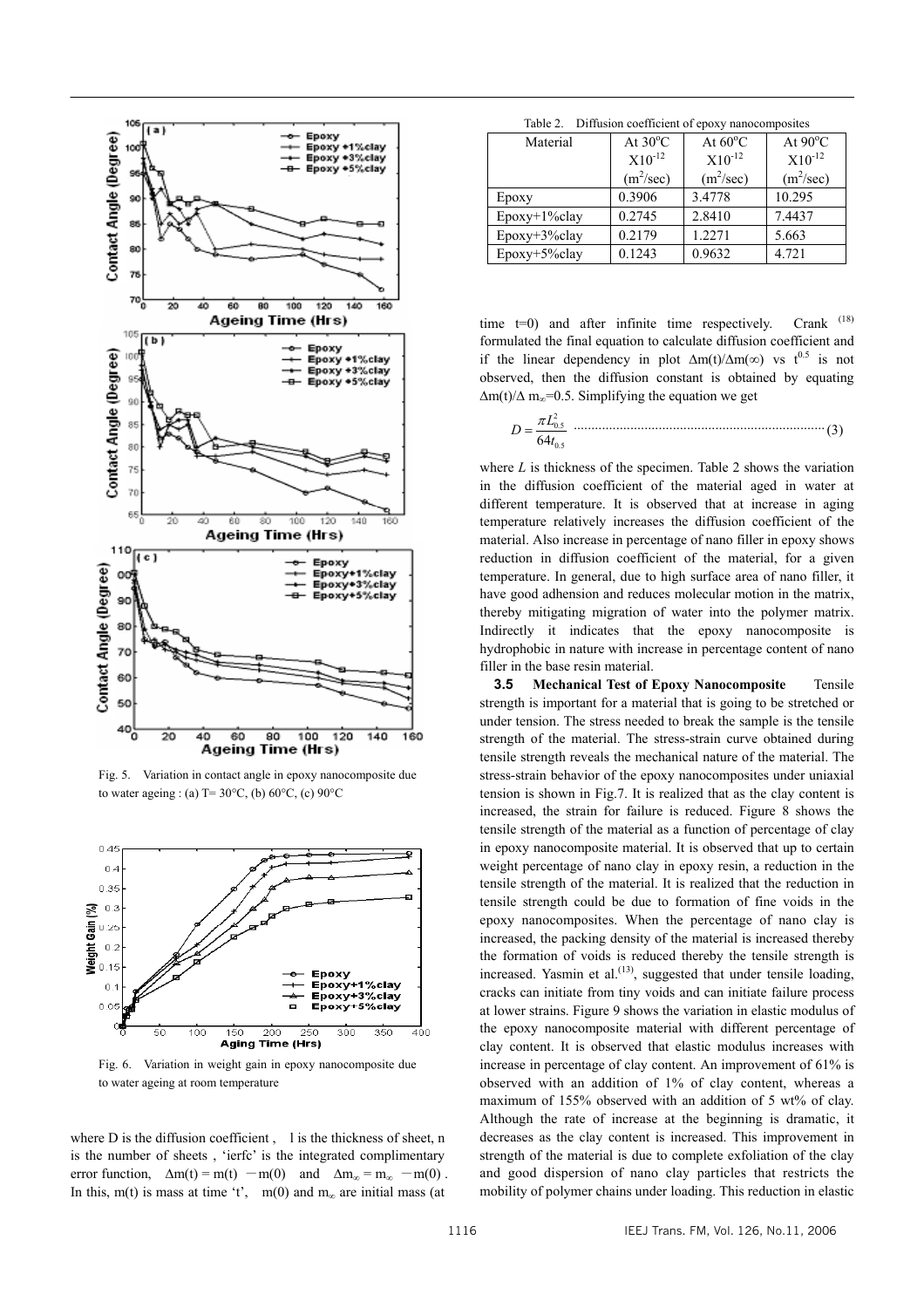

Fig. 9. Variation in elastic modulus of epoxy nanocomposite

Clay content (wt%)



Fig. 10. Variation in flexural strength of the epoxy nanocomposites



Fig. 11. Variation in impact strength of the epoxy nanocomposite



Fig. 12. Variation in heat deflection temperature of epoxy nanocomposites

modulus could be due to the presence of unexfoliation structure in the material. The formation of unexfoliated structures in epoxy nanocomposites could be realized from XRD studies.

The mechanical test measures the behaviour of the material subjected to simple bending loads and determines the extent to which they can be bent before they break and the relationship between stress and deflection. The ability of the material to resist deformation under load is the flexural strength of the material. Figure 10 shows variation in flexural strength of the material as a function of percentage variation of nanocomposite in epoxy resin. It is realized that increase in flexural strength of the material up to cetain percentage of nano clay in epoxy nanocomposite and above which a reduction in value is observed. It is realized that increase in flexural strength of the material could be due to the presence of layered silicate layer so that it increases the bending strength of the epoxy nanocomposite material

The impact test provides the value of toughness of the material. In this test, a hammer strikes and breaks the specimen. The amount of energy absorbed in the test is a measure of impact toughness. Figure 11 shows variation in impact strength of the material as a percentage of nano clay in epoxy resin. It is realized that the impact strength increases with increase in percentage of clay up to certain weight percentage of nano clay in epoxy resin, above which it is realized a slight reduction in impact strength but much higher than the pure epoxy resin material.

Figure 12 shows variation in heat deflection temperature of the epoxy nano composites. In this the deflection temperature is the temperature at which a test bar, loaded to the specified bending stress, deflects by 0.25 mm. It is realized that HDT increases up to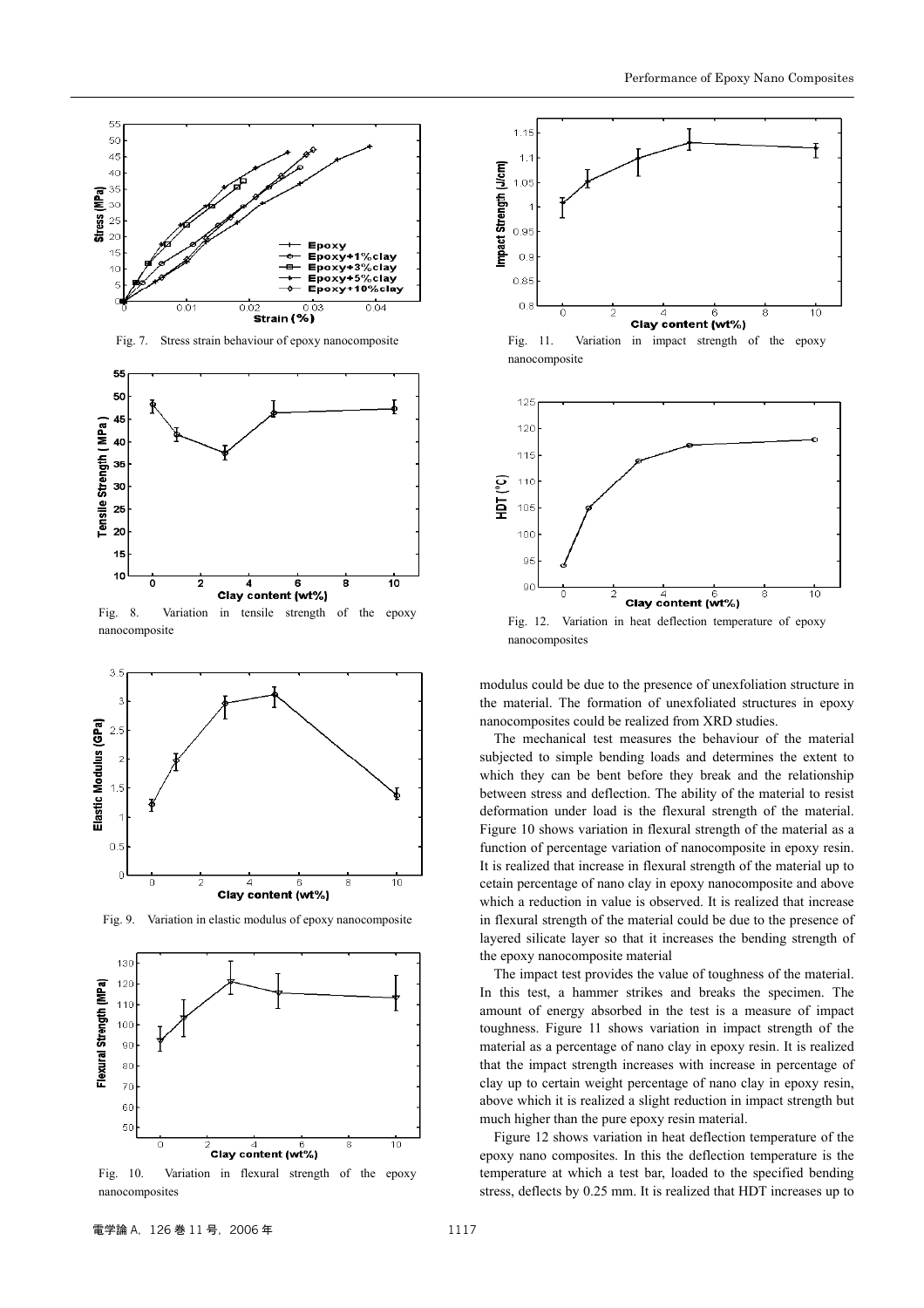

Fig. 13. Dynamic mechanical analysis of epoxy nanocomposite with  $3wt\%$  clay : (i) Storage modulus, (ii)  $tan(\delta)$ 

certain percentage of nano clay in epoxy resin material above which not much variation in its value is observed.

**3.6 DMA Study of Epoxy Nanocomposite** In DMA technique an oscillatory force is applied to a sample and the response to that force is analyzed. Figure 13(i) shows the variation in storage modulus of epoxy nanocomposite material (with 3wt% of MMT clay) at different temperatures, measured at different frequencies. It is observed that as the frequency increases, the storage modulus of the material increases with respect to temperature. Fig.13(ii) shows the variation in mechanical tan( $\delta$ ), which is a dimensionless parameter and conveys no physical magnitude. It is a measure of the ratio of energy lost to the energy stored in a cyclic deformation, is the loss tangent, which is high at high frequencies, in the range studied. Also from Fig.13(ii), it is observed that the relaxation peak temperature is increased by about 10ºC when the frequency is increased from 1 to 20 Hz in all the specimens used in the present study. It is observed one relaxation peak at about  $-50^{\circ}$ C and another relaxation peak at about 90°C. It could be possible to relate the temperature at which the relaxation process is observed with the frequency of excitation  $(f)$  by the Arrhenius equation<sup>(19)</sup>.

<sup>0</sup> exp *Ea f f RT* <sup>−</sup> <sup>=</sup> ........................................................... (4)

where  $f_0$  is a constant,  $f$  is the test frequency,  $R$  is the gas constant and  $E_a$  is the activation energy for the relaxation process. According to the above equation , a plot of log *f* vs 1000/T should give a straight line with a slope that is directly related to the



Fig. 14. Calculation of activation energy of epoxy nanocomposite : (a) at low temperature, (b) at high temperature

Table 3. Activation energy of epoxy nanocomposite

| Material          | At high     | At low      |
|-------------------|-------------|-------------|
|                   | temperature | temperature |
|                   | kJ/mol      | kJ/mol      |
| Epoxy             | 147.465     | 53.099      |
| $Epoxy + 1\%clay$ | 226.635     | 56.186      |
| $Epoxy + 3\%clay$ | 278.799     | 62.732      |
| $Epoxy + 5\%clay$ | 304.767     | 64.830      |
| $Epoxy +10\%clay$ | 200.317     | 92.586      |

apparent activation energy for the relaxation process of the material, shown in Fig.14. Activation energy is the energy for the molecule moves from one balanced position to another balanced position. It represents the relation between the mechanical loss factor and temperature. Calculated activation energies at low temperature and high temperature are shown in Table 3. It is observed that the activation energy of the material increases with increase in percentage of nano clay in epoxy resin material, at low and high temperatures.

Figure 15(i) shows the variation in the storage modulus of the epoxy nanocomposite insulation material (with different weight percentage of nano clay in base resin), measured at one frequency. It is observed that increase in percentage of nano clay in epoxy resin increases the storage modulus of the material upto certain percentage of loading and a reduction in storage modulus is observed above it. Fig.15 (ii) shows the variation of  $tan(\delta)$  or loss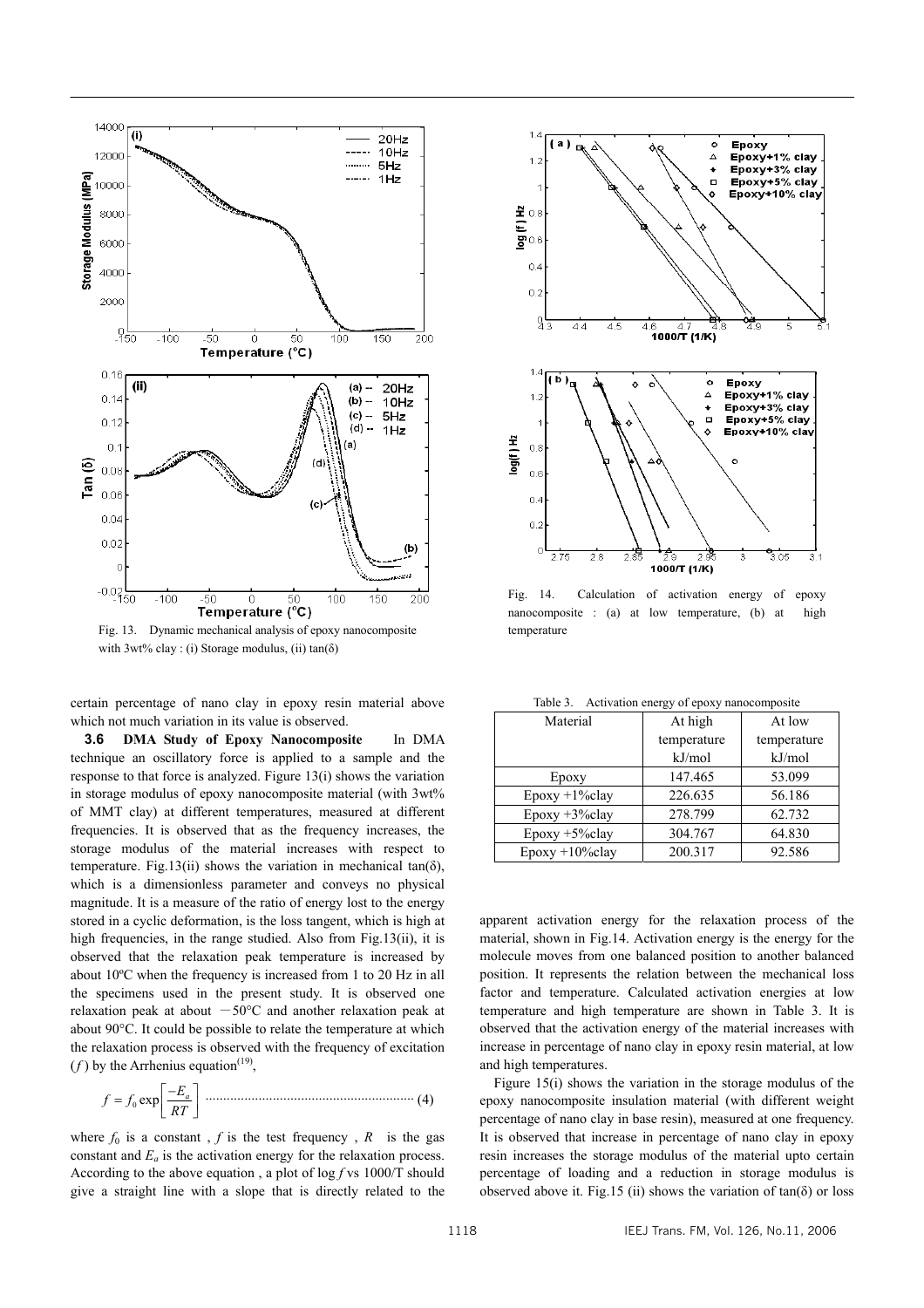

Fig. 15. Dynamic mechanical analysis of epoxy nanocomposite : (i) Storage modulus, (ii) tan(δ)

factor of the different percentage of clay in epoxy nanocomposite, measured at one frequency. It is evident that glass transition temperature increases with increase in percentage of nano clay in epoxy resin up to certain percentage of clay content in epoxy resin. Above that, it is realized drastic reduction in its value is observed.

#### **4. Conclusions**

The important conclusions arrived based on the present study are the following.

(1) It is observed that the breakdown strength of epoxy nanocomposite is high compared to epoxy resin under AC and DC voltages. The breakdown voltage of epoxy nanocomposite is high under positive DC voltage compared to Negative DC voltage

(2) WAXD studies indicate that intercalated structures are formed in above certain weight percentage of clay in epoxy resin.

(3) Increase in percentage of nano clay in epoxy resin shows increase in hydrophobic characteristics of the material. This is realized from the contact angle measurement. Diffusion of water in epoxy nanocomposite is less compared to pure epoxy resin material.

(4) TG-DTA studies indicate that degradation of material occurs in the temperature range 300-500°C. Tensile strength and elastic modulus of the material is increased by addition of small percentage of nano clay in base resin material.

(5) It is realized that the flexural strength of the material and the impact strength of the material shows considerable

improvement in its property by addition of small amount of nano clay in epoxy resin material, indicating that the mechanical properties improved considerably by addition of nano clay in epoxy resin.

(6) Heat Deflection temperature analysis indicates that increase in weight percentage of epoxy nanocomposites shows increase in its value and above certain limit the characteristic improvement in its value is drastically reduced.

(7) The DMA studies indicate that storage modulus of the material increases with increase in percentage of nano clay in epoxy resin, for a given frequency. A slight increase in the storage modulus was observed when the frequency of the signal is increased. It is realized that glass transition temperature increases with increase in percentage clay content of the material. It is shown for epoxy nanocomposites, tan (delta) increases with increase in frequency. The activation energy of the material increases with increase in percentage of clay in epoxy nanocomposites.

### **Acknowledgement**

The author (R. S) would like to thank Dr. R. Velmurugan for helping him in the preparation of nanocomposite material. Also he wish to thank the reviewers for their critical comments to improve on the quality of the paper.

(Manuscript received Jan. 31, 2006, revised June 19, 2006)

#### References

- (1) T. J. Lewis : *IEEE Trans. Dielect. Elect. Insulation*, Vol.1, pp.812-825 (1994)
- (2) M. Kozako, N. Fuse, Y. Ohki, T. Okamoto, and T. Tanaka : *IEEE Trans. Dielect. Elect. Insulation*, Vol.11, No.5, pp.833-839 (2004)
- (3) T. Tanaka, G. C. Montanari, and R. Mulhaupt : *IEEE Trans. Dielect. Elect. Insulation*, Vol.11, pp.763-784 (2004)
- (4) T. Imai, Y. Hirano, H. Hitai, S. Kojima, and T. Shimizu : Conf. Record of the 2002 IEEE Int. Symp. on Electrical Insulation, pp.379-382 (2002)
- (5) T. Lan and T. J. Pinnavaia : *Chemistry of Materials*, Vol.6, pp.2216-2219 (1994)
- (6) Pinnavaia and G. W. Beall : Polymer clay nanocomposites, Wiley Series in Polymer Science, New York (2000)
- (7) P. B. Messersmith and E. P. Giannelis : *Chemistry of Materials*, Vol.6, pp.1719-1725 (1994)
- (8) M. Alexandre and P. Dubois : *Materials Science & Engineering*, Vol.28, pp.1-63 (2000)
- (9) C. Zilg, R. Mulhaupt, J. Finter, and Macromol : *Chem. Phys.*, Vol.200, pp.661-667 (1999)
- (10) Southern Clay Products., Inc, Technical Data
- (11) C. Zilg, D. Kaempfer, R. Mulhaupt, and G. C. Montanari : IEEE Conf. Electri. Insul. Dielectric Phenomena (CEIDP) pp.546-549 (2003)
- (12) J. K. Nelson and Y. Hu : IEEE Conf. Electri. Insul. Dielectric Phenomena (CEIDP) pp.719-722 (2003)
- (13) M. Kozako, Shin-Ichi Kuge, T. Imai, T. Ozaki, T. Shimizu, and T. Tanaka : 2005 Annual Report Conference on Electrical Insulation and Dielectric Phenomena, pp.162-165 (2005)
- (14) Y. Murata, Y. Murakami, N. Nemoto, Y. Sekiguchi, Y. Inoue, M. Kanaoka, N. Hozumi, and M. Nagao : 2005 Annual Report Conference on Electrical Insulation and Dielectric Phenomena, pp.158-161 (2005)
- (15) H. Z. Ding and B. R. Varlow : 2005 Annual Report Conference on Electrical Insulation and Dielectric Phenomena, pp.332-335 (2004)
- (16) M. Roy, J. K. Nelson, L. S. Schadler, C. Zou, and J. C. Fothergill : 2005 Annual Report Conference on Electrical Insulation and Dielectric Phenomena, pp.183-186 (2005)
- (17) A. Yasmin, L. A. Jandro, and I. M. Daniel : *Scripta Materialia*, Vol.49, pp.81-86 (2003)
- (18) J. Crank : Mathematics of Diffusion, 2nd Edition, Oxford:Clarendon (1975)
- (19) T. Heijboar : Introduction to Molecular Basics of Transitions and Relaxations, D. J. Meier, Ed., p.5, Gordon & Breach, Newyork (1978)